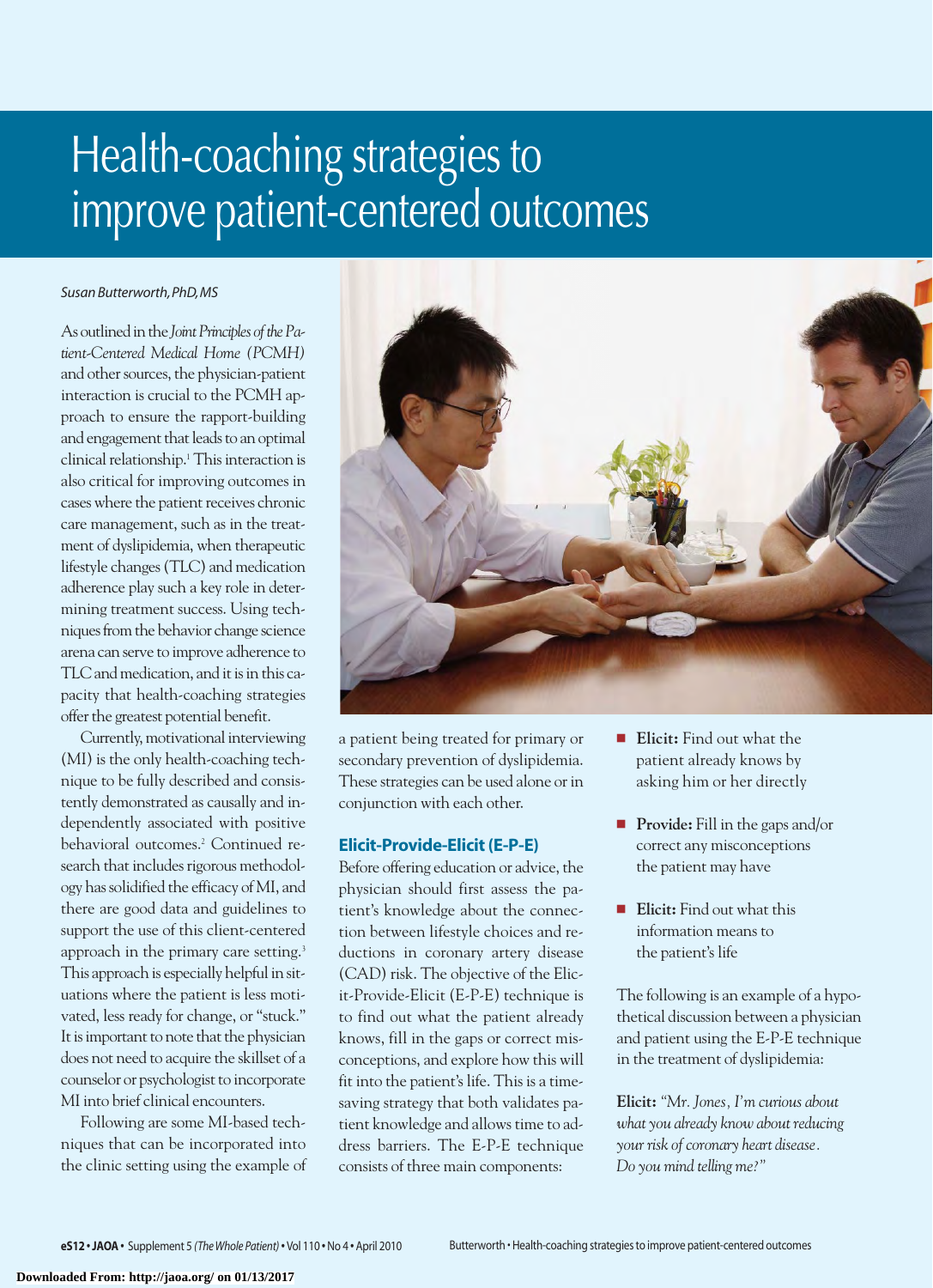#### **Provide (after patient response):**

*"You are exactly right about diet and exercise playing a big part, even though it can be hard. I'd like to add how important medications can be..."*

## **Elicit (after patient response):**

*"Of everything we just mentioned, what is the biggest challenge for you? What could help you in this area?"*

# **Assessing importance**

The Assessing Importance technique can be employed to explore and enhance the patient's motivation for medication adherence. The objective of this technique is to assess the importance of the behavior to the patient on a scale of 0 to 10, find out why he or she cites this level of importance instead of a lower score, find out what would increase the level of importance, and summarize the discussion.

An example of the Assessing Importance technique in the treatment of a patient with dyslipidemia is as follows:

- *"Mr. Jones, it's helpful for me to get a better understanding of how this medication fits into your life. Can I ask you a few questions about it?"*
- *On a scale of 0 to 10, with 0 meaning not important at all, and 10 meaning the most important thing in your life, where would you rate the importance of taking your lipid-lowering medication?*
- *Why are you a 6 and not a 1 or 2? Why else?*
- *What would it take to move you from a 6 to an 8? What else?*
- *So you forget to take your meds sometimes but you really do understand the overall importance of how it helps to keep your blood pressure down. What do you think would help you remember to take it every day?*

# **Evoking change talk**

Evoking Change Talk is an important strategy to evoke reasons for the patient to change and elicit a plan of action in at least one area according to the patient's readiness to change. The objective is to evoke the patient's desire, ability, reasons and need to change in order to strengthen the patient's commitment to the behavior during a session. This "change talk" predicts increased commitment strength to the lifestyle change, which in return is correlated to positive clinical outcomes.4 The end result of this technique is ideally a plan of action elicited from the patient.

In the treatment of dyslipidemia, there are numerous ways to evoke change talk. One of the most simple ways is to ask an open-ended question that will elicit desire, ability, reasons or need to change. The following are some examples of possible questions:

- *Mr. Jones, when people have to make difficult lifestyle changes, it can help to consider the immediate benefits, or what's in it for you. Can we talk about this for just a minute?*
- *So what do you think are the benefits?*
- *Of all the things that we've advised you to do to protect your heart, which one seems like the one you would be most ready to do?*
- *What would be the top three benefits to you if you did this? How would your life be different in six months if you were doing this on a regular basis?*
- *What is one change that you could see yourself making right now even if it's only a small step?*
- *Was there a time in the past where you were able to exercise? How did you fit it in?*
- *If you were able to make these dietary changes, and look forward six months, what do you think would be the pay-off?*

## **Normalizing and validating**

Since depression is common in patients with chronic disease, it's important to feel comfortable while assessing for this risk factor.

The Normalizing/Validating technique is used while assessing for depression. This technique encourages rapport and an honest exchange between the physician and patient, normalizes depression for patients who suffer from the condition, and validates the patient's feelings before a formal screening is performed. An example of this technique in the treatment of a patient with dyslipidemia who presents with indicators for depression is as follows: